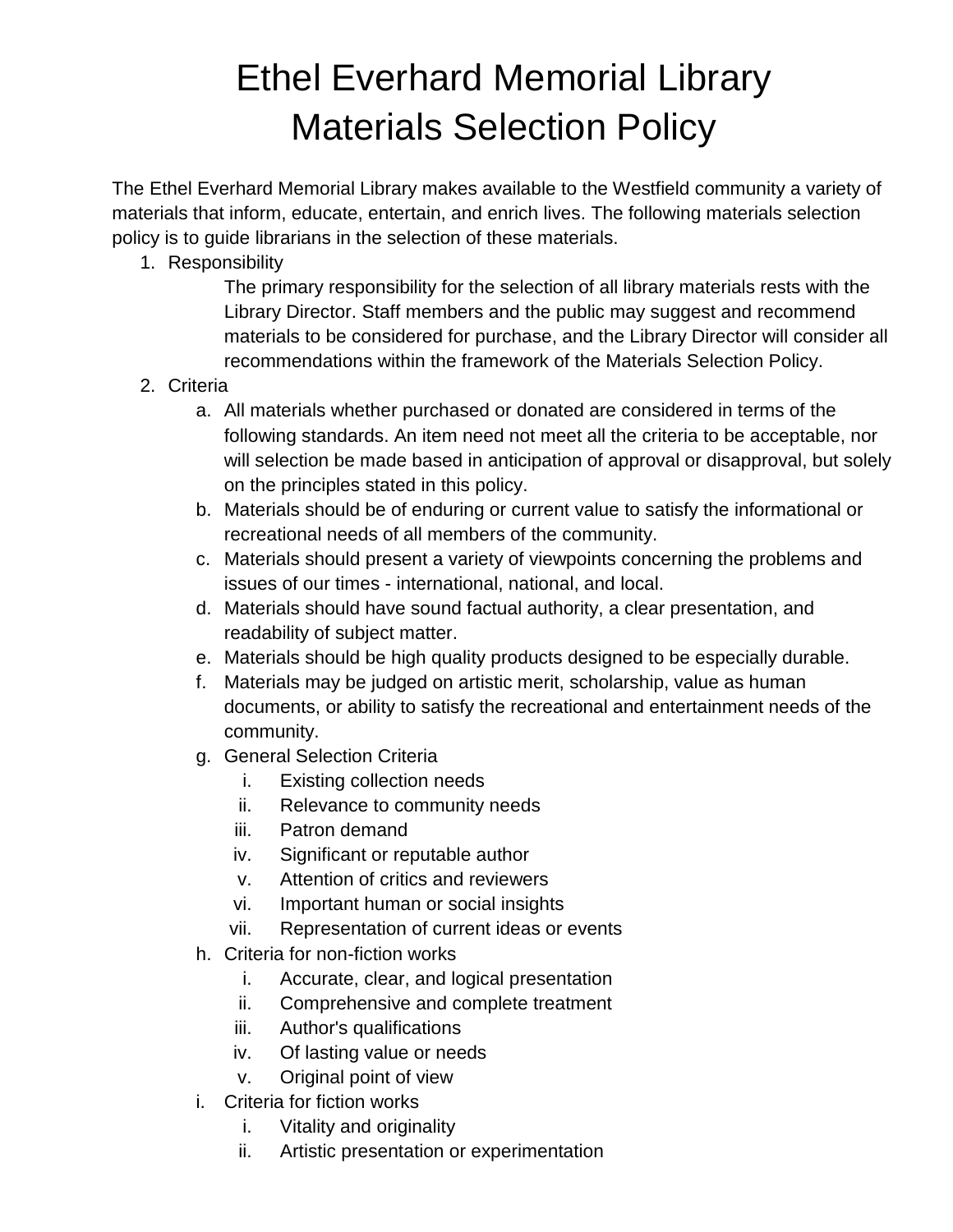- iii. Well-developed plot or characterization
- iv. Authentic setting
- v. Representation of important genre or trend
- j. Material selection may be limited by price, format, physical limitations of the building, or availability of low demand items in other libraries of the Winnefox Library System.
- 3. Material Selection Aids
	- a. Selection aids such as publishers lists, current bestseller lists, book review journals, bibliographies for reference books, or other specialized subject matter may be used when selecting materials.
	- b. System-wide or county selection meetings where librarians share possible purchase lists and selection ideas may be also used as an aid when selecting materials.
- 4. Controversial Materials
	- a. A public library has a responsibility to offer a representative selection of materials on all subjects of interest to its patrons, including materials on all sides of controversial issues.
	- b. Materials may be purchased in areas of religion, sex education, politics, medicine, science, or law. Materials should also be gender balanced and represent a variety of beliefs.
	- c. The Library Board of the Ethel Everhard Memorial Library formally endorses The American Library Association Library Bill of Rights and the Freedom to Read statement.
	- d. While an individual may personally reject materials, they cannot exercise censorship to restrict access to materials to others, but rather follow the procedures below when objecting to a work.
		- i. Oral discussion the citizen should have a private discussion with the Library Director concerning the material where both sides can air their views.
		- ii. Request for Reconsideration if the citizen is not satisfied by the oral discussion with the Library Director, they can complete the Request for Reconsideration Form, which is available at the circulation desk. The Library Director will bring the Request for Reconsideration before the Library Board at the next scheduled Library Board Meeting. The Library Director will examine the specific material in question and make a recommendation to the Library Board in response to the Request for Reconsideration. The Library Board will decide on the material and that decision is final.
	- e. Any material in question will remain in circulation and the property of The Ethel Everhard Memorial Library while the Request for Reconsideration exists and until the Library Board and the Library Director decide otherwise.
	- f. Through the Winnefox Library System the Ethel Everhard Memorial Library also provides patrons access to materials from other Winnefox member libraries and access to electronic items through the Wisconsin Digital Library. However, the